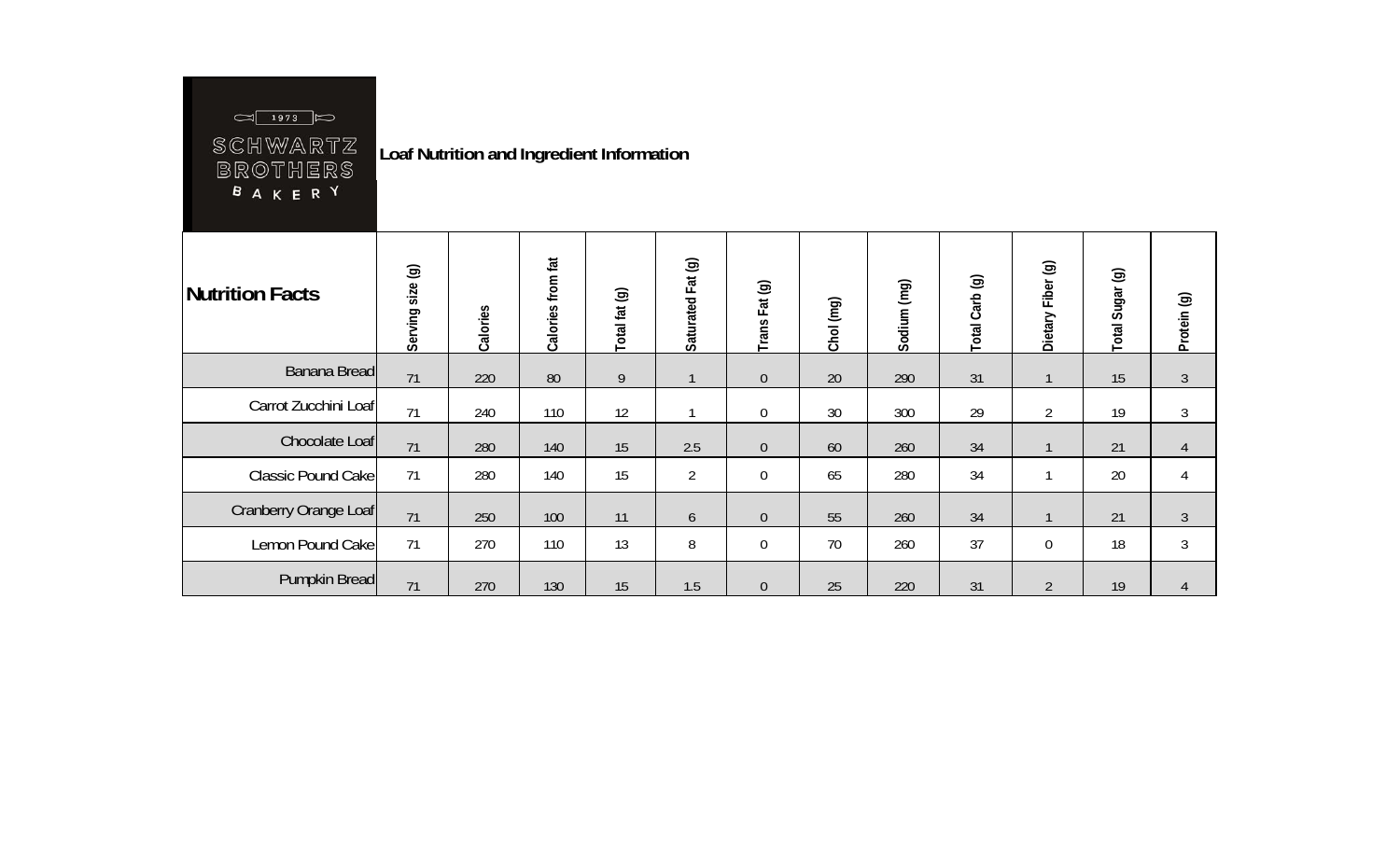## **Ingredients**

|           |                                  | Banana Bread Bananas, Enriched Unbleached Wheat Flour (Wheat Flour, Niacin, Reduced Iron, Thiamine Mononitrate, Riboflavin, Folic Acid), Sugar, Canola Oil, Buttermilk<br>(Cultured Lowfat Milk, Sodium Citrate, Salt), Whole Eggs, Baking Powder (Sodium Acid Pyrophosphate, Sodium Bicarbonate, Corn Starch, Monocalcium<br>Phosphate), Salt, Baking Soda, Vanilla Extract (Water, Ethyl Alcohol, Vanilla Beans Extractives), Cinnamon.                                                                                                                                                                                                                                                                                                                         |
|-----------|----------------------------------|-------------------------------------------------------------------------------------------------------------------------------------------------------------------------------------------------------------------------------------------------------------------------------------------------------------------------------------------------------------------------------------------------------------------------------------------------------------------------------------------------------------------------------------------------------------------------------------------------------------------------------------------------------------------------------------------------------------------------------------------------------------------|
| Allergens | Contains<br>Egg, Milk,<br>Wheat. | May Contain<br>Peanut,<br>Soy, Tree<br>Nuts.                                                                                                                                                                                                                                                                                                                                                                                                                                                                                                                                                                                                                                                                                                                      |
|           |                                  | Pineapple (Pineapple, Pineapple Juice), Sugar, Canola Oil, Stone Ground Whole Wheat Flour, Whole Eggs, Carrots, Zucchini Squash, Golden Raisins<br>Carrot Zucchini Loaf (Raisins, Sulfur Dioxide [To Preserve Color]), Enriched Unbleached Wheat Flour (Wheat Flour, Ascorbic Acid [Conditioner], Niacin, Reduced Iron, Thiamin<br>Mononitrate, Riboflavin, Folic Acid), Walnuts, Orange Juice Concentrate, Baking Soda, Salt, Cinnamon, Baking Powder (Sodium Acid Pyrophosphate,<br>Bicarbonate Soda, Corn Starch And Monocalcium Phosphate), Ginger, Ground Cloves, Vanilla Extract (Water, Ethyl Alcohol, Vanilla Beans Extractives).                                                                                                                         |
| Allergens | Contains<br>Egg, Milk,<br>Wheat. | May Contain<br>Peanut,<br>Soy, Tree<br>Nuts.                                                                                                                                                                                                                                                                                                                                                                                                                                                                                                                                                                                                                                                                                                                      |
|           |                                  | Chocolate Crème Cake (Sugar, Bleached Enriched Wheat Flour [Malted Barley Flour, Niacin, Reduced Iron, Thiamin Mononitrate, Riboflavin, Folic Acid],<br>Chocolate Loaf Soybean Oil, Cocoa [Processed With Alkali], Modified Food Starch, Dried Whey [From Milk], Leavening [Sodium Bicarbonate, Sodium Aluminum Phosphate,<br>Sodium Acid Pyrophosphate, Monocalcium Phosphate], Emulsifier Blend [Propylene Glycol Monoester, Mono and Diglycerides, Lecithin, BHT, Citric Acid],<br>Salt, Wheat Gluten, Wheat Starch, Artificial Flavor, Cellulose Gum, Sodium Stearoyl Lactylate), Whole Eggs, Water, Canola Oil, Chocolate Chips (Sugar,<br>Chocolate Liquor, Cocoa Butter, Soy Lecithin), Vanilla Extract (Water, Ethyl Alcohol, Vanilla Beans Extractives). |
| Allergens | Contains<br>Egg, Milk,<br>Wheat. | May Contain<br>Peanut,<br>Soy, Tree<br>Nuts.                                                                                                                                                                                                                                                                                                                                                                                                                                                                                                                                                                                                                                                                                                                      |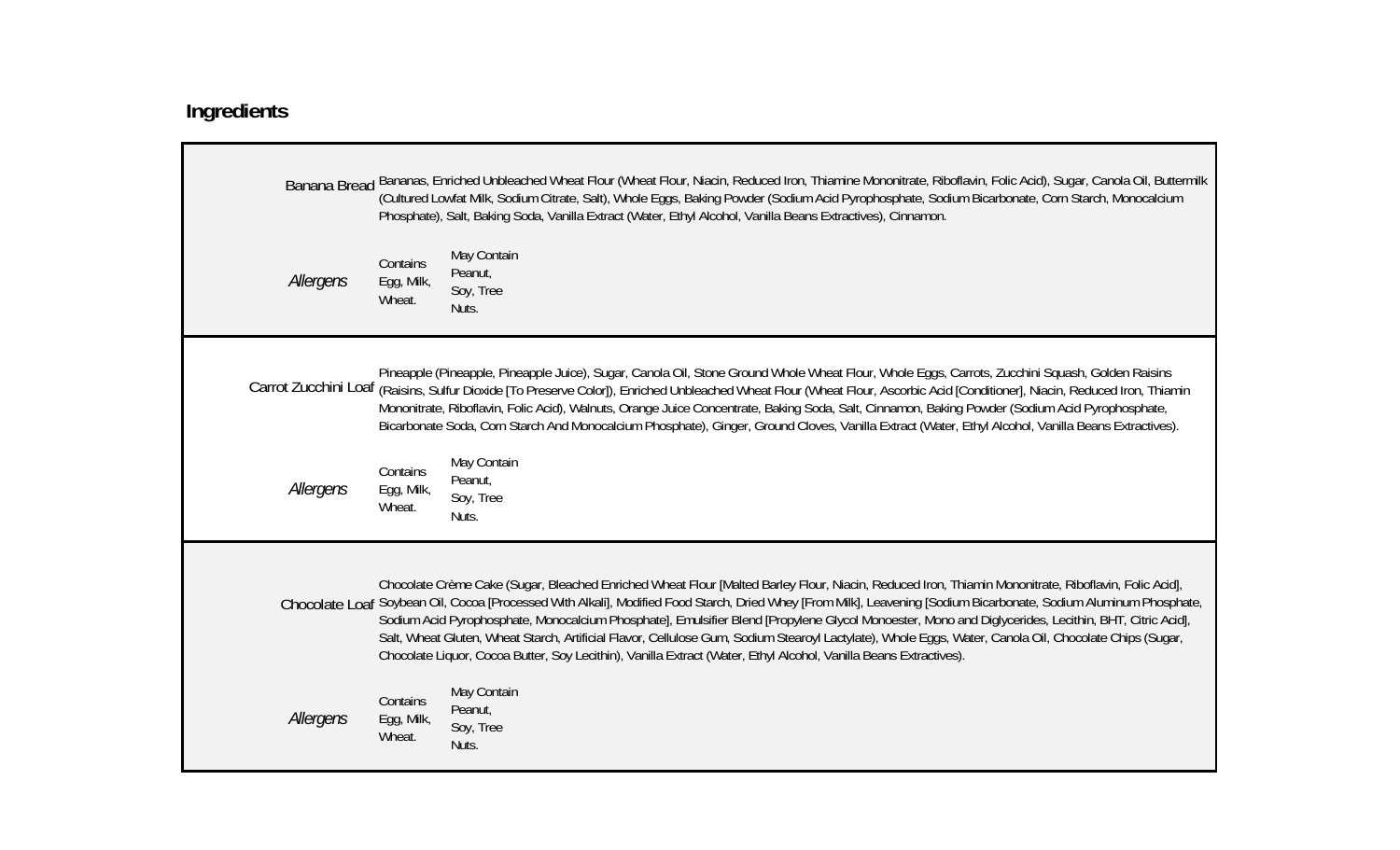|           |                                  | Creme Cake Base (Sugar, Bleached Enriched Wheat Flour [Niacin, Reduced Iron, Thiamine Mononitrate, Riboflavin, Folic Acid], Soybean Oil, Modified Food<br>Classic Poundcake Starch, Dried Whey [From Milk], Palm Oil, Leavening [Sodium Aluminum Phosphate, Sodium Bicarbonate], Emulsifier Blend [Propylene Glycol Monoester,<br>Soybean Oil, Mono Diglycerides, Lecithin, BHA, Citric Acid], Wheat Gluten, Salt, Artificial Flavor, Sodium Stearoyl Lactylate), Whole Eggs, Canola Oil, Water.                                                                                                                                                                                                                                                                                                                                                                                                                                                                                                                                                                   |
|-----------|----------------------------------|--------------------------------------------------------------------------------------------------------------------------------------------------------------------------------------------------------------------------------------------------------------------------------------------------------------------------------------------------------------------------------------------------------------------------------------------------------------------------------------------------------------------------------------------------------------------------------------------------------------------------------------------------------------------------------------------------------------------------------------------------------------------------------------------------------------------------------------------------------------------------------------------------------------------------------------------------------------------------------------------------------------------------------------------------------------------|
| Allergens | Contains<br>Egg, Milk,<br>Wheat. | May Contain<br>Peanut,<br>Soy, Tree<br>Nuts.                                                                                                                                                                                                                                                                                                                                                                                                                                                                                                                                                                                                                                                                                                                                                                                                                                                                                                                                                                                                                       |
|           |                                  | Sugar, Enriched Bleached Wheat Flour (Wheat Flour, Niacin, Reduced Iron, Thiamin Mononitrate, Riboflavin, Folic Acid), Cream Cheese (Pasteurized Milk<br>And Cream, Cheese Culture, Salt, Stabilizers [Carob Bean And/Or Xanthan And/Or Guar Gum]), Whole Eggs, Sour Cream (Cultured Milk And Cream, Whey,<br>Modified Food Starch, Sodium Phosphate, Guar Gum, Carrageenan, Calcium Sulfate And Locust Bean Gum), Cranberries, Powdered Sugar (Sugar,<br>Cranberry Orange Loaf Cornstarch), Margarine (Palm Oil, Water, Soybean Oil, Salt, Whey [From Milk], Mono-And Diglycerides, Soybean Lecithin, Natural Flavor, Colored With Beta<br>Carotene, Vitamin A Palmitate Added), Butter (From Milk), Water, Orange Flavedo (Orange Peel, Sugar and Orange Oil), Orange Juice Concentrate, Baking<br>Powder (Sodium Acid Pyrophosphate, Bicarbonate Soda, Corn Starch And Monocalcium Phosphate), Salt, Oil Of Orange And Alpha Tocopherol (Vitamin E<br>[To Preserve Freshness]), Baking Soda, Vanilla Extract (Water, Ethyl Alcohol, Vanilla Beans Extractives). |
| Allergens | Contains<br>Egg, Milk,<br>Wheat. | May Contain<br>Peanut,<br>Soy, Tree<br>Nuts.                                                                                                                                                                                                                                                                                                                                                                                                                                                                                                                                                                                                                                                                                                                                                                                                                                                                                                                                                                                                                       |
|           |                                  | Sugar, Enriched Bleached Wheat Flour (Wheat Flour, Niacin, Reduced Iron, Thiamin Mononitrate, Riboflavin, Folic Acid), Butter, Cream Cheese (Pasteurized<br>Lemon Poundcake Milk And Cream, Cheese Culture, Salt, Stabilizers [Carob Bean And/Or Xanthan And/Or Guar Gum]), Whole Eggs, Sour Cream (Cultured Milk And Cream,<br>Whey, Modified Food Starch, Sodium Phosphate, Guar Gum, Carrageenan, Calcium Sulfate And Locust Bean Gum), Powdered Sugar (Sugar, Cornstarch),<br>Water, Lemon Juice, Lemon Flavedo (Lemon Peel, Sugar, Lemon Oil), Baking Powder (Sodium Acid Pyrophosphate, Bicarbonate Soda, Corn Starch And<br>Monocalcium Phosphate), Salt, Dough Conditioner (Wheat Flour, Mono And Diglycerides, Guar Gum, Corn Syrup Solids, Soybean Oil, Enzyme), Oil Of Lemon<br>(Alpha Tocopherol [Vitamin E] Used To Protect Freshness), Baking Soda, Corn Syrup, Vanilla Extract (Water, Ethyl Alcohol, Vanilla Beans Extractives).                                                                                                                   |
| Allergens | Contains<br>Egg, Milk,<br>Wheat. | May Contain<br>Peanut,<br>Soy, Tree<br>Nuts.                                                                                                                                                                                                                                                                                                                                                                                                                                                                                                                                                                                                                                                                                                                                                                                                                                                                                                                                                                                                                       |